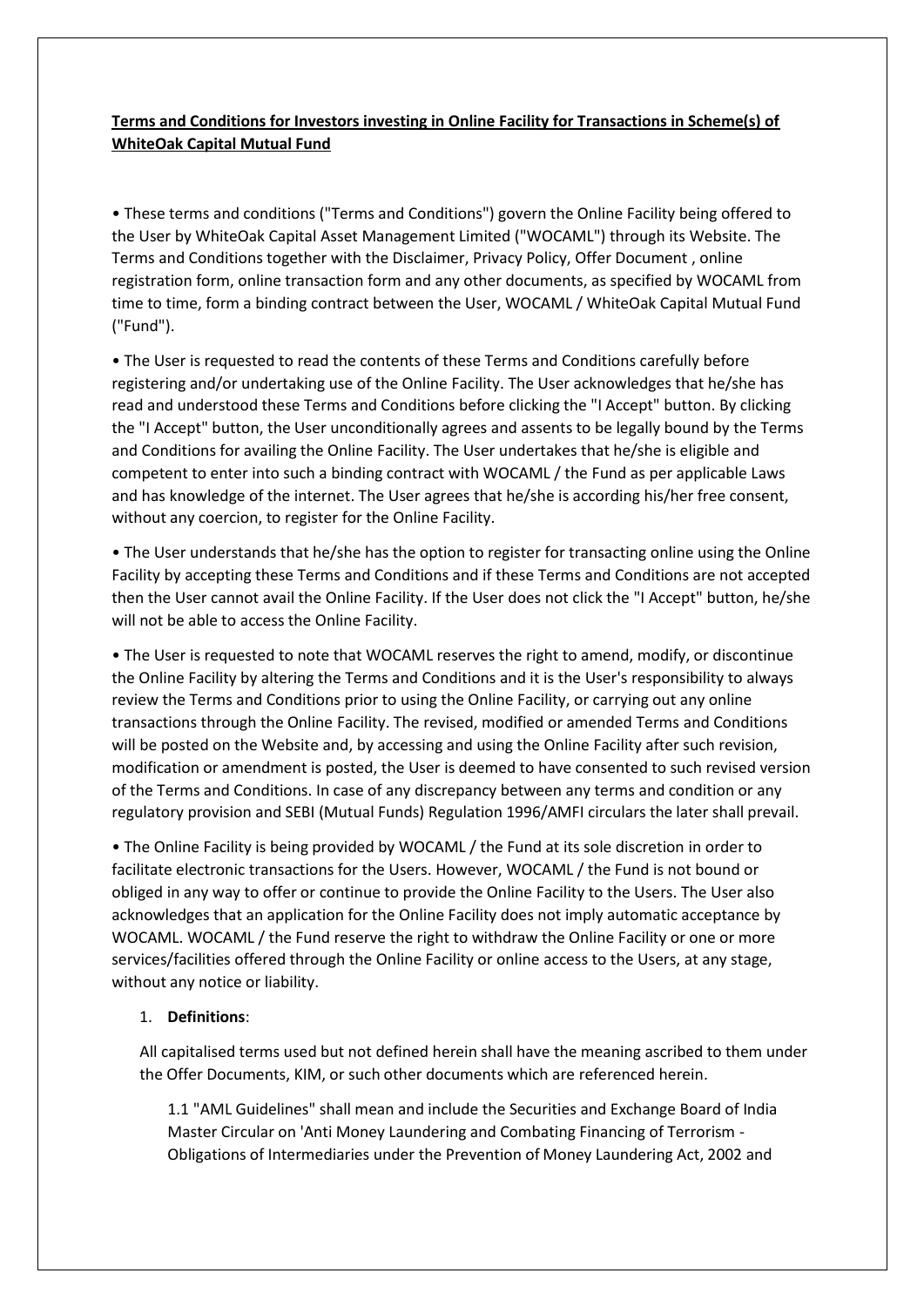Rules Framed there-under' and such other rules, regulations and notifications issued from time to time by SEBI or any other Government authority;

1.2 "Disclaimer" shall mean the disclaimers published on the Website and which are currently available at <https://mf.whiteoakamc.com/WOC/regulatory-disclosures> (Select Category : Disclaimers)

1.3 "Electronic Instructions" shall mean any instructions given to WOCAML by the User through the Online Facility for conducting transactions online;

1.4 "IFA" shall mean the independent financial advisor empanelled with WOCAML;

1.5 "Laws" shall mean all laws, ordinance, statutes, rules, orders, decrees, injunctions, licences, permits, approvals, authorisations, consents, waivers, privileges, agreements and regulations of any Governmental authority having jurisdiction over the relevant matter as such which are in effect as of the date hereof or as may be amended, modified, enacted or revoked from time to time hereafter;

1.6 "Offer Documents" shall mean the Statement of Additional Information, Scheme Information Document, Key Information Memorandum and addenda issued from time to time collectively;

1.7 "Online Facility" shall mean the online platform provided by WOCAML to eligible Users for availing the list of facilities and services as explained hereinafter in Clause 3.1 of these Terms and Conditions.

1.8 "Privacy Policy" shall mean the privacy policy published on the Website, which is currently available at [https://mf.whiteoakamc.com/WOC/docs/default-source/website](https://mf.whiteoakamc.com/WOC/docs/default-source/website-content/privacy-policy--amfi.pdf?sfvrsn=41296b9e_2)[content/privacy-policy--amfi.pdf?sfvrsn=41296b9e\\_2](https://mf.whiteoakamc.com/WOC/docs/default-source/website-content/privacy-policy--amfi.pdf?sfvrsn=41296b9e_2)

• "User" shall mean the persons referenced in Clause 2.1 of these Terms and Conditions;

• "Website" shall mean <https://mf.whiteoakamc.com/WOC/> or such other website as maybe notified by WOCAML from time to time.

## **2. Eligibility**

2.1. The Online Facility is presently available only to the resident adult individuals ( single holder); Hindu Undivided Family (HUF) through Karta, Minor through parent / legal guardian; Proprietorship in the name of the sole proprietor; Non-Resident Indians (NRIs) etc. as per the terms mentioned in the Scheme Information Document of the schemes of the Fund.

2.2. WOCAML may subsequently extend the Online Facility to other categories of Users or restrict existing categories of Users, at its discretion.

2.3. In order to access the Online Facility, the User is compulsorily required to have completed all prescribed KYC requirements with the KYC Registration Agency as per the SEBI KYC (Know Your Client) Registration Agency Regulations, 2011 and/or the SEBI Circular dated October 8, 2013 read along with SEBI Circular dated January 22, 2016,July 21, 2016, November 10, 2016, June 30, 2017, October 15, 2019 and November 05, 2019 or any other circular issued by Regulator from time to time.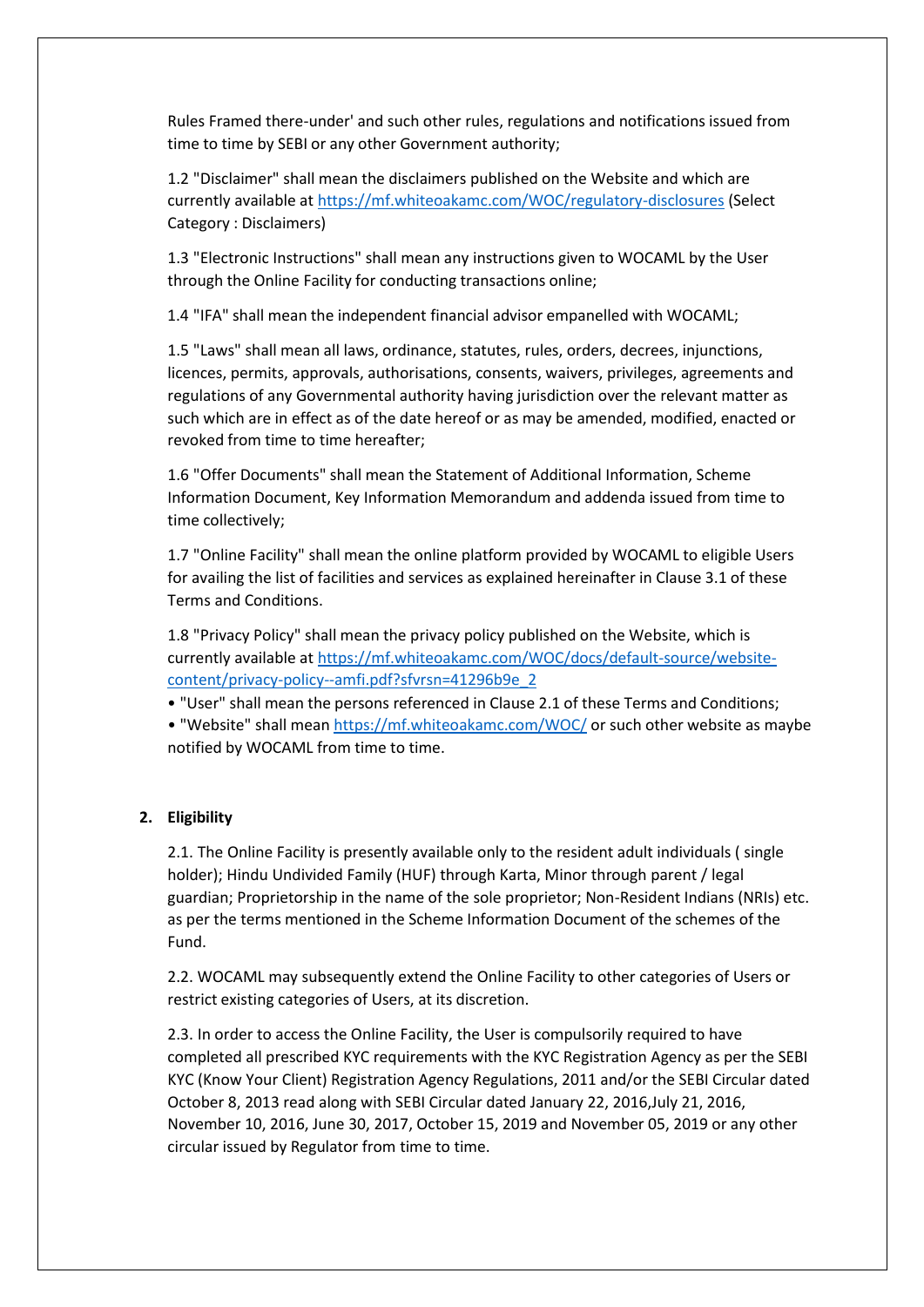2.4. The User agrees that WOCAML / the Fund may at its sole discretion restrict the Online Facility to only a particular set or class of Users or block a folio for further dealings. Neither WOCAML nor the Fund shall be held liable or responsible for not making the Online Facility available to any particular User or certain categories, classes or sets of Users.

2.5. Access to Platform shall not be available to US Persons (i. e., a U.S. person within the meaning of Regulations under the Securities Act of 1933 of U.S. or as defined by the U.S. Commodity Futures Trading Commission as amended from time to time) or to residents of Canada.

2.6. Non-Resident Indian (NRI)/ Overseas Citizen of India (OCI) Users may access the Platform provided: (i) the applicable local laws/regulations of their country of residence does not prohibit such access or does not impose any registration or other requirement on WOCAML AMC/WOC MF as a consequence of such access; or (ii) their country or territory is not a noncompliant country or territory declared under Financial Action Task Force (FATF).

2.7. If you choose to access the Platform from locations other than India, you shall do so at your own risk and you would be solely responsible for compliance with applicable local laws and regulations of such location/territory. We accept no liability whatsoever, direct or indirect, for non-compliance with the laws of any country other than the Republic of India. The mere fact that the Platform can be accessed through internet by you in a country other than India shall not be interpreted to imply that the laws of the said country govern these Terms and/or the use of the Platform

### 3. Online Facility and services

3.1. The services offered by WOCAML on the Website through the Online Facility are being offered, subject to the Disclaimers mentioned on the Website, as an additional convenience to the Users. These services are over and above the facilities that WOCAML provides through its official point of acceptance / investor service centres. WOCAML reserves the right to include or exclude any services from time to time or even discontinue the Online Facility, as it may deem fit in its absolute discretion. The Users agree and understand that the scope of services provided by WOCAML at any point of time would be as made available in the Online Facility at the time of access by the User. WOCAML may, at its sole discretion, also block certain type of transactions from the Online Facility, for one or more scheme(s).

3.2. The Online Facility is subject to WOCAML's right to accept or reject access to the Online Facility.

3.3. The User agrees that the Online Facility is in addition to and not in substitution of other facilities being provided by WOCAML/ the Fund. Currently, Users are not permitted to purchase Units in dematerialised form through the Online Facility. If a User wishes to subscribe to Units in dematerialised form, he/she shall be required to submit a physical form for purchase of Units. Please note that the 'demat' option remains available for all purchases concluded in physical form.

3.4. Please note that the Users are permitted to make only one application for each transaction, either in physical or electronic form. If the User applies for subscription of Units using online and physical application forms, then WOCAML shall treat them as two separate transaction requests and the applications shall be processed accordingly.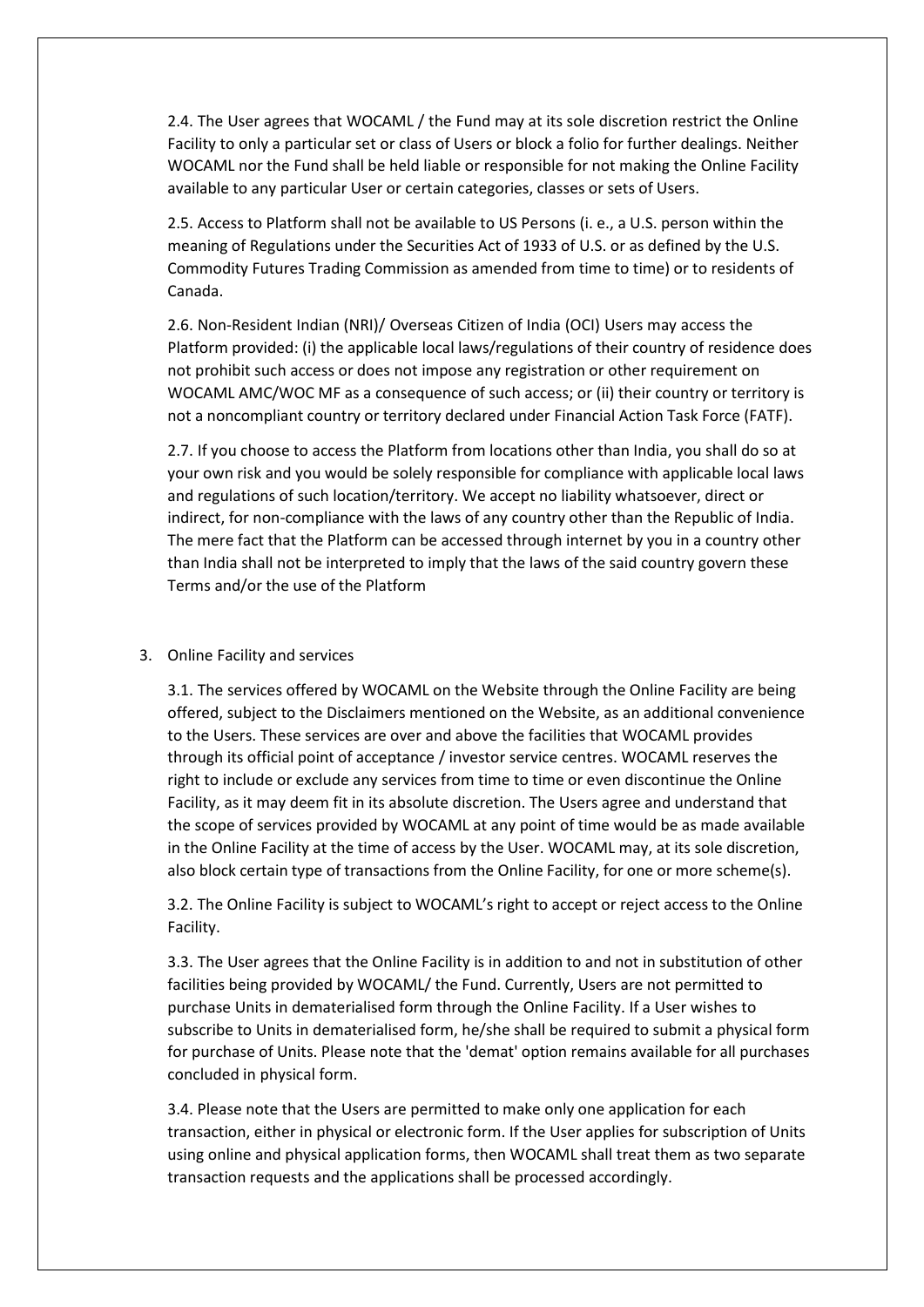3.5. WOCAML may, in its absolute discretion and in the User's interest, request a fax/written confirmation signed by the User of any Electronic Instructions given by such User, as well as request for any additional information that WOCAML may require. In such case, WOCAML shall not be bound to act on any Electronic Instructions received until such fax/written confirmation and/or additional information is received, in a form and manner acceptable to WOCAML. However, WOCAML shall have no obligation to check or verify the authenticity or accuracy of the fax/written confirmations purporting to have been sent by the User and may act thereon as if the same had been duly given.

3.6. To the extent the Online Facility involve bank accounts, WOCAML has a tie up with select banks and branches which participate in Reserve Bank of India facilities like Electronic Clearing Service (Debit) / National Electronic Clearing Service / Regional Electronic Clearing Service. WOCAML would endeavour to keep expanding the list of these banks to allow more & more Users to benefit from the Online Facility but there is no commitment that WOCAML would be able to add more banks to its list. WOCAML has also enabled payments through UPI. Some banks may levy charges for online transactions and such charges have to be borne by the User and will in no event be borne by WOCAML /the Fund.

3.7. Any allotment of Units shall be subject to receipt and realization of payment, receipt of physical documents, fax or scanned copies or additional information, if so requested by WOCAML/ the Fund, within the timelines and in a manner as prescribed by WOCAML / the Fund. All details as may be requested by WOCAML from time to time for availing any of the Online Facility are mandatory. WOCAML shall not be bound to act on any Electronic Instructions received, until receipt of such documents, fax confirmation, copies and/or additional information requested is received by WOCAML, to its satisfaction. If these requirements are not fulfilled, WOCAML / the Fund reserves the right to reject the application and refund the amount, or in case Units have been allotted, freeze the folio or redeem the Units at applicable NAV without any liability or responsibility for any loss or damage suffered by the User.

### 4. Privacy, security and confidentiality of information

4.1. The terms of the Privacy Policy, as amended from time to time, are incorporated by reference in these Terms and Conditions. The User agrees to comply with the terms of the Privacy Policy along with these Terms and Conditions mentioned on the website.

4.2. The User agrees that the data provided by him/her pursuant to his/her online transactions and dealings with WOCAML may be shared by WOCAML with his/her authorised agents, representatives, affiliates, group companies and subsidiaries/service providers. WOCAML undertakes to not use or divulge the personal or sensitive personal data or information for any purpose other than for providing the services contemplated under the Online Facility or any other ancillary or incidental facilities hereto. The User further agrees that WOCAML may disclose in strict confidence his/her personal information as may be reasonably necessary for reasons including, but not limited to: (a) compliance with applicable Laws; (b) prevention, detection or investigation of fraud; and (c) statutory reporting.

4.3. In order to prevent unauthorized access, WOCAML may lock/block the User if it detects any suspicious activity. In such cases, WOCAML would initiate a contact with the User &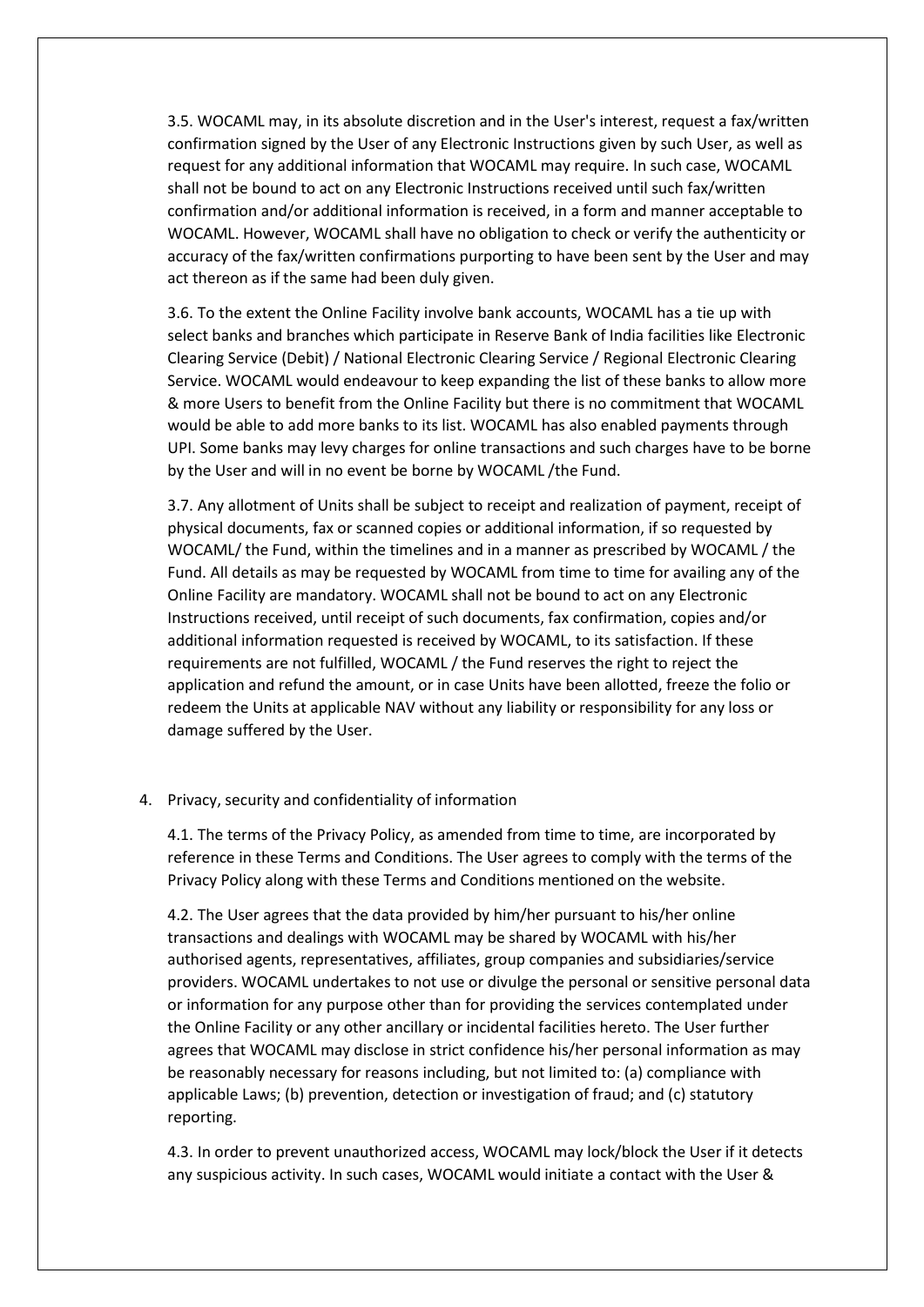assist in resetting the account credentials so as to allow continuation of usage of Online Facility for the User. Further, to prevent unauthorized access to the User's account, WOCAML may ask additional information before granting the access to the User and/or for making online transactions.

4.4. Apart from the existing security measures, WOCAML shall be entitled to introduce such other security protocols, security practices and requirements from time to time which shall be binding on the User.

4.5. The User shall treat all data obtained from WOCAML including the folio numbers, transaction details, etc. as confidential and shall take adequate measures to ensure the security of such confidential information. WOCAML and/or the Fund shall not be responsible in case the confidential information is wrongfully accessed or used by a third party.

4.6. WOCAML agrees to take reasonable steps, on a best-efforts basis to ensure confidentiality, continuity and security for availing Online Facility through the Website without providing any guarantee or warranty regarding the same.

4.7. WOCAML shall by default be entitled to market any scheme related information or data to any User unless the User has specifically opted out of receiving such marketing material.

5. Other terms and conditions

5.1. The online services through the Online Facility are available to only those Users availing them through the Website. The Online Facility is not available to Users attempting to transact with WOCAML through any third-party websites, unless the Users using such third party websites specifically register on the Website of WOCAML.

5.2. The User shall not avail any online services through the Online Facility in a manner contrary to applicable Laws.

5.3. Pursuant to these Terms and Conditions, the User unconditionally authorizes WOCAML, its officers, affiliates and authorized representatives to effectuate all transaction requests through the Online Facility.

5.4. User confirms that before undertaking any transaction through the Online Facility, the User has read and understood all the Terms and Conditions in the Offer Documents of the respective schemes and he/she is eligible to make investments in the Units of the scheme. The User also confirms that he/she shall comply with these Terms and Conditions for KYC requirements, and he/she is in compliance with the provisions under the heading "Third Party Payment Avoidance & additional documents/declaration required" under the Offer Documents. The User confirms and undertakes that the payment for subscription or purchase of the Units have been made through legitimate sources only and from his/her own bank account(s).

5.5. The User consents to the transmission of data i.e. folio number, account statement etc. by electronic means by WOCAML or the RTA.

5.6. The Electronic Instructions shall be executed only when the instruction/transaction are made in accordance with the prescribed procedures set out in these Terms and Conditions, the online/offline application form, online/offline transaction form and the Offer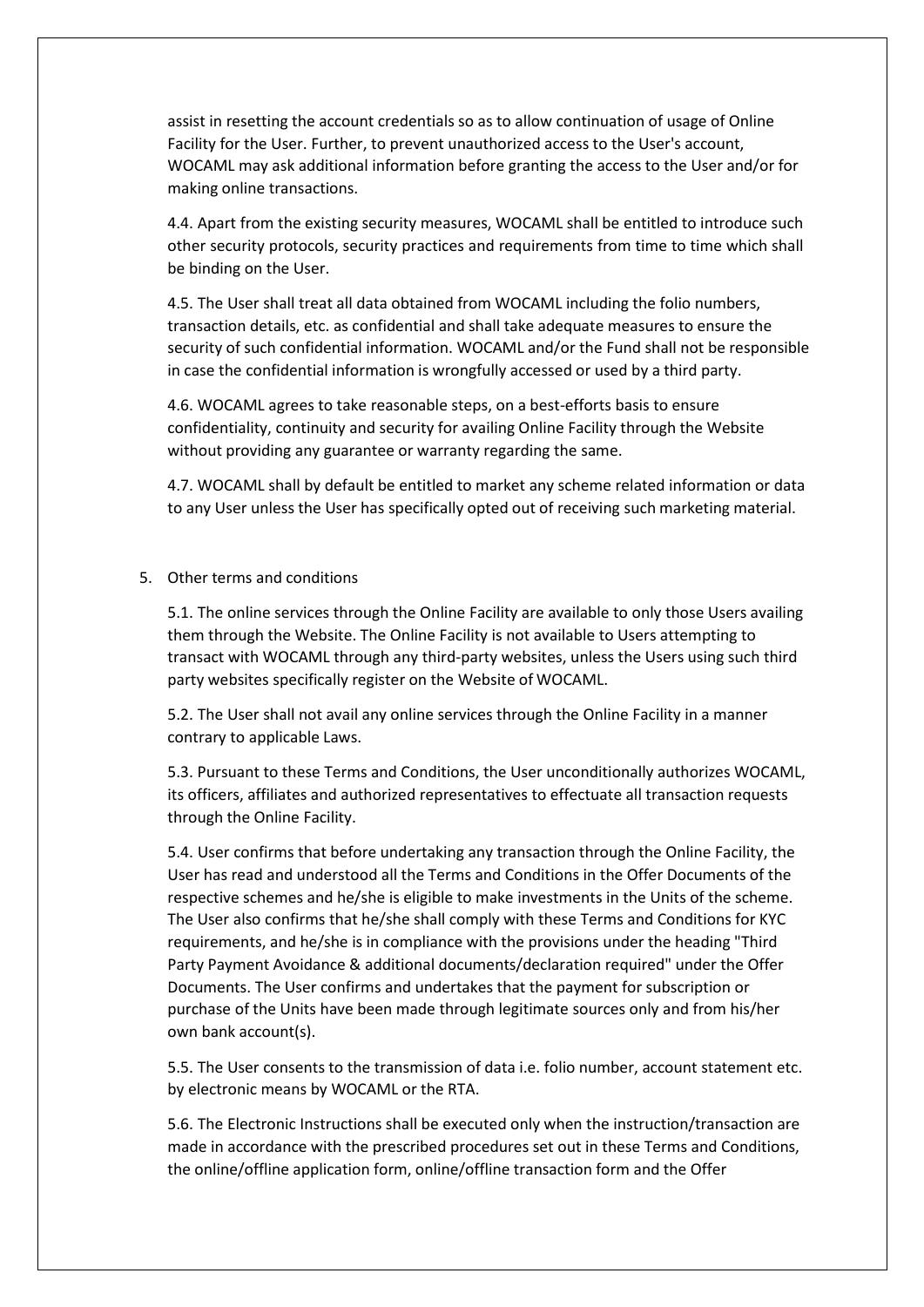Documents. WOCAML or the RTA does not have any obligation to verify the authenticity of any transaction/instruction received or purported to have been received from the User. Where WOCAML or the RTA considers the Electronic Instructions to be inconsistent or contradictory it may seek clarification from the User. The User is responsible for the correctness and accuracy of the information supplied to WOCAML using the electronic mode and WOCAML accepts no liability for consequences arising out of erroneous information supplied by the User.

5.7. WOCAML may keep its records of the Electronic Instructions/transactions in any form as permitted under applicable Laws. In this regard, all records, whether in electronic form, magnetic form, documents or any other form with respect to Electronic Instructions/online transactions shall be conclusive evidence of such instructions/transactions and shall be binding on the User (jointly and severally, in case the mode of holding is 'Anyone or Survivor'). The User shall not request/demand any evidence or proof for the transactions undertaken through the internet and the audit trail of the log-in would be conclusive proof to establish the bona fides of the transactions. In the event of any dispute, WOCAML/RTA's records shall be binding as conclusive evidence of the transactions carried out through the electronic mode.

5.8. By providing relevant personal details for availing services online through the Online Facility, the User is providing his/her consent to map the folios where the User is a first holder. However, the online mapping services will not cover Units which are held in dematerialized form.

5.9. An IFA registered with WOCAML shall be entitled to facilitate placing online transaction requests by User, being the first time investor in schemes of the Fund subject to the IFA filling in the prescribed information / details of the User and the User confirming such transaction requests and making the payments in accordance with these Terms and Conditions and the Offer Documents.

5.10. The Online Facility is subject to the User, being first time investor in WhiteOak Capital Mutual Fund, authorising WOCAML and its authorised representatives to open folio in name of the User on the basis of the information submitted online through the IFA and the details / documents of the User viz address, PAN, signatures, email id, telephone no., mobile no., constitution documents etc available in the records of KYC registration agency and update the said information in its records from time to time on the basis of updations, if any, in the records of KYC registration agency.

5.11. The Online facility is subject to the User, being existing unitholders of scheme of WhiteOak Capital Mutual Fund, authorising WOCAML and its authorised representatives to use the information available in the folio or folio(s) held in name of the User or on the basis of the information submitted online through the IFA and the details / documents of the User viz address, PAN, signatures, email id, telephone no., mobile no., constitution documents etc available in the records of KYC registration agency and update the said information in its records from time to time on the basis of updations, if any, in the records of KYC registration agency.

5.12. The User agrees to update change, if any, in the aforesaid information in the records of KYC registration agency and WOCAML on immediate basis.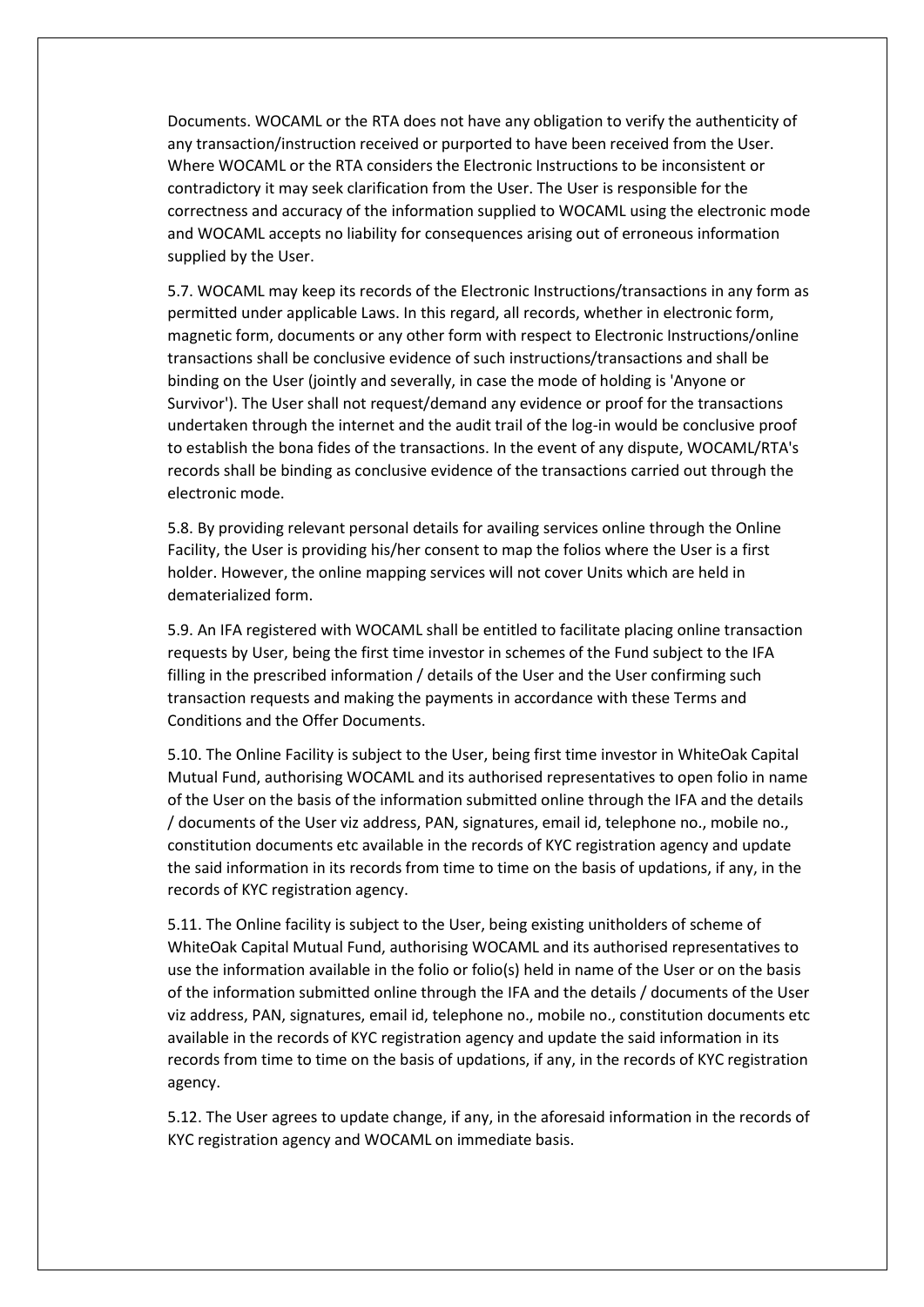5.13. The User acknowledges that WOCAML and its authorised representatives shall process transaction requests received in physical mode on the basis of signatures of User made available by KYC registration agency. The User acknowledges that there may be time lag in availability of the information with the KYC registration agency which may result in delay in processing of redemption or other transaction submitted by the User.

5.14. An IFA registered with WOCAML shall also be entitled to facilitate placing online transaction requests by the User subject to the User confirming such transaction requests and making the payments in accordance with these Terms and Conditions and the Offer Documents.

5.15. The User agrees that WOCAML does not have any method of verifying that the consent or confirmation for the transaction is provided by the User himself/herself and it is the responsibility of the IFA and the User to ensure that details regarding the transactions undertaken by him/her are kept confidential.

5.16. Applicable NAV for the transaction will be dependent upon the time of confirmation of the transaction as recorded on RTA/WOCAML's server, electronic time-stamping and other factors including any scheme, the terms of the Offer Documents, type of transaction, amount, cut-off time of realisation of Funds under the SEBI (Mutual Fund) Regulations, 1996 and such other regulations notified by relevant authorities from time to time and the terms of the Offer Documents. The time and date recorded for the submission by WOCAML shall be treated as the time and date for the submission of the online application. The User further understands and agrees that his/her application shall be processed at the applicable NAV subject to realization/utilization of clear funds and acceptance of transaction by WOCAML or the RTA in terms of the Offer Documents and that the electronic-time stamping by WOCAML on the 8 transaction request received through the Online Facility shall be deemed to be the timestamping in accordance with the SEBI (Mutual Fund) Regulations, 1996.

5.17. In accordance with the terms of the Offer Documents, the User agrees that any request for subscription to Units made on a non-Business Day will be processed on the next Business Day. Further, the User agrees that Units will be created based on the credit receipt in the relevant scheme's bank account and not based on the date of debit from the bank account of the User.

5.18. The User authorises WOCAML and its authorised representatives to use the information / details of the User captured from the records of KYC registration agency by WOCAML for opening of the investor folio for processing any transaction submitted by User physically or any other mode.

5.19. The User understands that in making payment for subscribing to Units through a payment gateway, WOCAML and/or the Fund shall not be liable for any failures in the link or for any fraud at the payment gateway's end or the bank's end at the time of making such payment. The User agrees that it is her/his responsibility to intimate WOCAML and/or the Fund immediately in case his/her bank account is debited but the corresponding Units are not allotted.

5.20. The User agrees that if he/she notices any error in the account information or statement provided by WOCAML, the User shall advise WOCAML of the same as soon as possible. WOCAML shall endeavor to correct the error. The User understands that all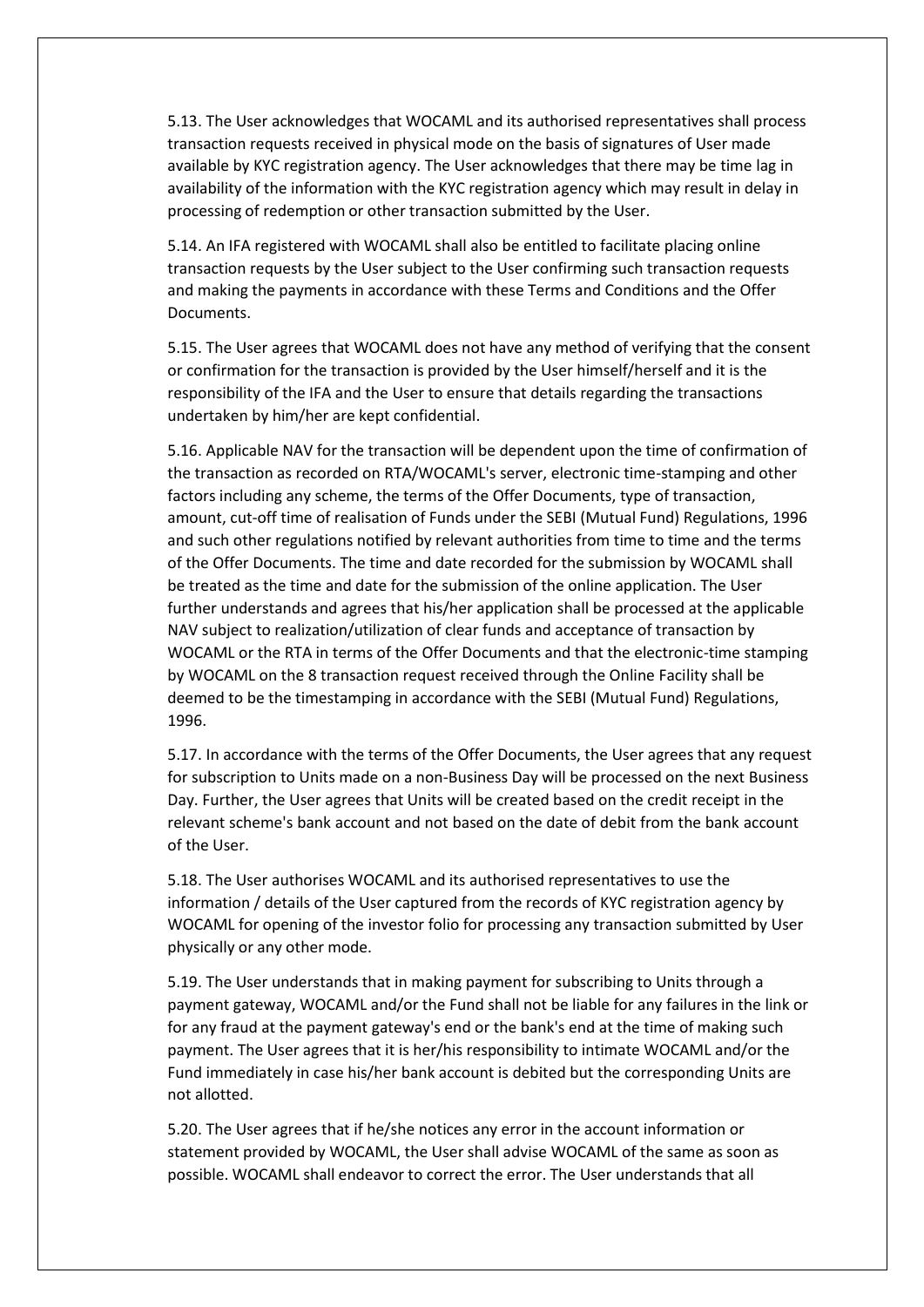outputs of statements are duplicate statements of account and shall be prepared by electronic means and the information contained therein shall be extracted from a computerized back up system maintained by WOCAML. While WOCAML shall take all reasonable efforts to ensure the accuracy of the account statement, it shall in no event be liable for any error. The User agrees that he/she shall hold WOCAML harmless against any loss, damages etc. that may be incurred or suffered by the User, if the information contained in the above said outputs turns out to be inaccurate or incorrect.

5.21. The User shall ensure availability of clear funds in his/her respective bank account, at the time of requesting a purchase of Units using the Online Facility and at the time of debit of funds from the bank account of the User.

5.22. The Online Facility is essentially an online platform powered by the internet. WOCAML is entitled to vary, modify or upgrade its software, operating systems and hardware from time to time and it shall be the obligation of the User to use or upgrade any hardware, software and operating system, as may be required for accessing the Website and/or the Online Facility. Based on the software and hardware used by the User, the nature of the Website and outputs may differ considerably and in certain circumstances, the Website and/or the Online Facility, may be inaccessible to certain Users on account of technical issues.

5.23. The User understands and agrees that there will be no obligation on WOCAML to support all versions of any software. The User agrees that he/she shall be responsible for upgrading 9 his/her software, hardware and the operating system at his/her cost from time to time so as to be compatible with that of WOCAML. As mentioned in Clause 5.22 above, WOCAML shall be at liberty to change, vary or upgrade its software, hardware or operating systems etc. from time to time and shall be under no obligation to support the software, hardware and operating systems.

5.24. WOCAML shall, on a best efforts basis, attempt to keep the Website updated to ensure that the User has access to updated information.

5.25. WOCAML is at liberty to sub-contract and employ agents to carry out its obligations under these Terms and Conditions.

5.26. The User agrees that WOCAML is currently permitting the online transactions without any charge but WOCAML, subject to applicable Laws, reserves the right to levy any fee or charge as it may deem fit at time in the future without requiring the prior consent of the User. The Fund however is entitled to charge the exit load or any other fees in accordance with the provisions of the Offer Documents.

5.27. WOCAML may offer the Online Facility only to such Users who have complied with the formalities as specified by WOCAML. The User agrees that in order to be eligible for the Online Facility, WOCAML would need to be a current user of the internet and / or have access to the internet and have working knowledge of the internet.

5.28. The User acknowledges that he/she is using the Online Facility at his/her sole risk. The risks relating to the use of the Website include amongst others, internet frauds and technology risks. The risks relating to the use of internet and the Online Facility inter alia include the following: (a) Internet frauds: The internet per se is susceptible to a number of frauds, misuse, hacking and other actions, which could affect the Electronic Instructions to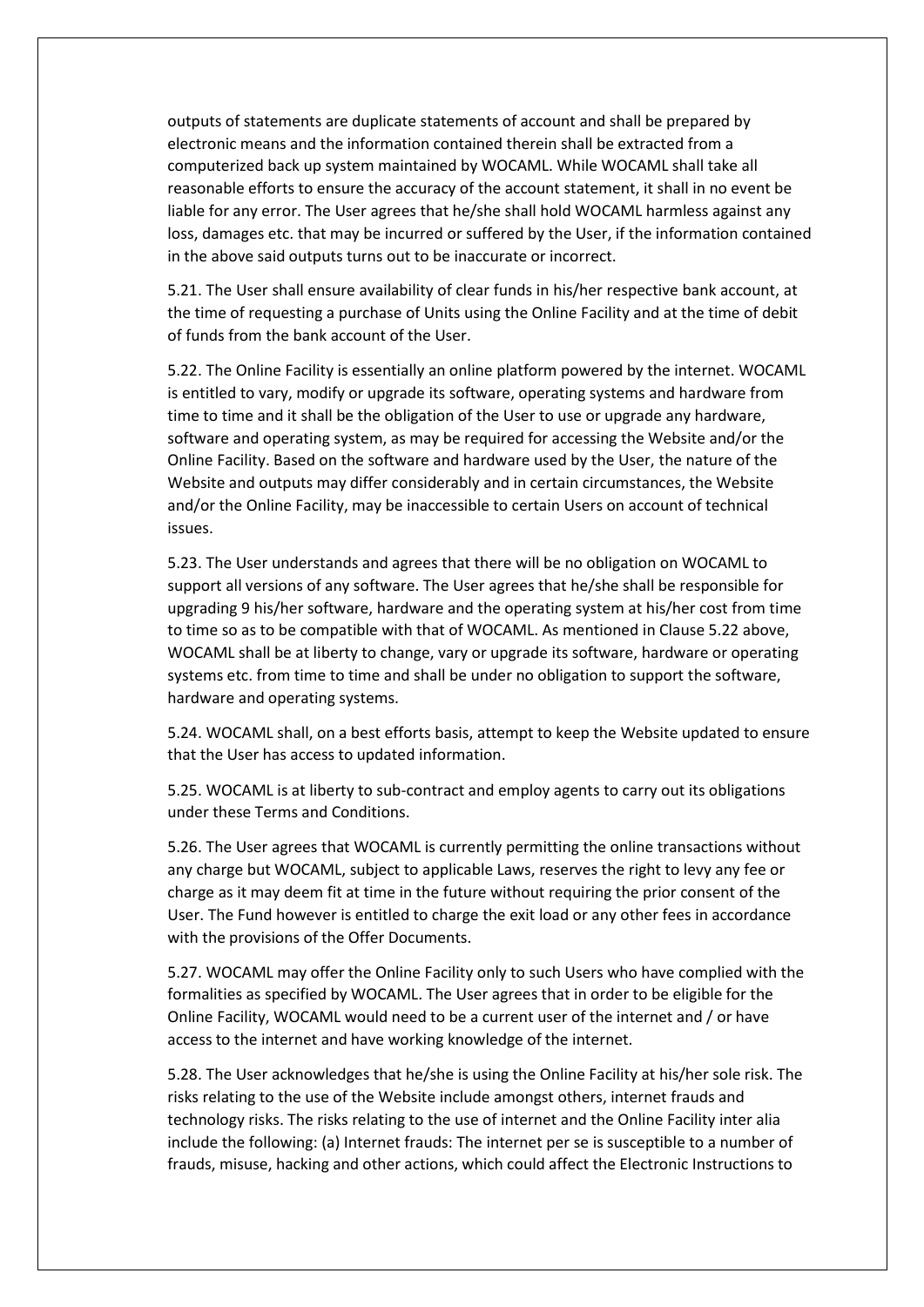WOCAML. Whilst WOCAML shall aim to provide security to prevent the same, there cannot be any guarantee from such Internet frauds, hacking and other actions that could affect the Electronic Instructions to WOCAML; and (b) Technology risks: The technology for enabling the Online Facility provided by WOCAML could be affected by virus or other malicious, destructive or corrupting code, programme or macro or any other reasons not attributable to WOCAML. It may also be possible that the site of WOCAML may require maintenance and during such times it may not be possible to process the request of the investor/User. This could result in delays in the processing of instructions or failure in processing of instructions and other such failures and inability. The User understands that WOCAML disclaims all or any liability, whether direct or indirect, whether arising out of loss of profit or otherwise arising out of any failure or inability of WOCAML to honor any instruction for whatsoever reason. The User accepts that WOCAML shall not be responsible for any of the aforesaid risks. WOCAML also accepts that WOCAML shall disclaim all liability in respect of the said risks.

5.29. The User agrees and acknowledges that delay, forbearance or failure on WOCAML's part to act or exercise any right, entitlement under these Terms and Conditions shall neither operate as a waiver of such right, entitlement nor shall any single or partial exercise of such right or entitlement, preclude further exercise of such right or entitlement.

5.30. The User agrees that he/she shall not use or permit the Online Facility or any related service for any illegal or improper purposes.

5.31. Nothing specified in these Terms and Conditions shall be considered as solicitation to buy or an offer to sell or recommendation for a security or any other product or service, to any person in any jurisdiction where such solicitation, offer, recommendation, purchase or sale would be unlawful under the Laws of that jurisdiction.

- 6. Disclaimers, limitation of liability and warranties
	- 6.1.The Disclaimers and warranties, including any amendments or modifications thereto, made from time to time, as currently available at <https://mf.whiteoakamc.com/WOC/regulatory-disclosures> (Select Category : Disclaimers) are incorporated by reference in these Terms and Conditions. The User availing the Online Facility agrees to comply with the Disclaimers and warranties as available at the Website.
	- 6.2.While WOCAML and the Fund have taken reasonable steps to ensure the accuracy, security and confidentiality of data and information made available in electronic mode, WOCAML or the Fund shall not be held responsible for any consequence of any action carried out by the User or any unauthorized person as a result of breach of these Terms and Conditions and the Privacy Policy.
	- 6.3.The information provided to the User through the electronic mode shall be updated at regular intervals but not continuously. Consequently, any information supplied to the User through electronic mode will pertain to the date and time when it was last updated and not as of the date and time when it is supplied to the User. WOCAML/RTA shall not be liable for any loss that the User may suffer by relying on or acting on such information.
	- 6.4.WOCAML does not provide any express or implied warranty in relation to the following: (a) that the Online Facility and the access to the Website will be continuous, defect free, uninterrupted or free from errors or that any identified defect will be corrected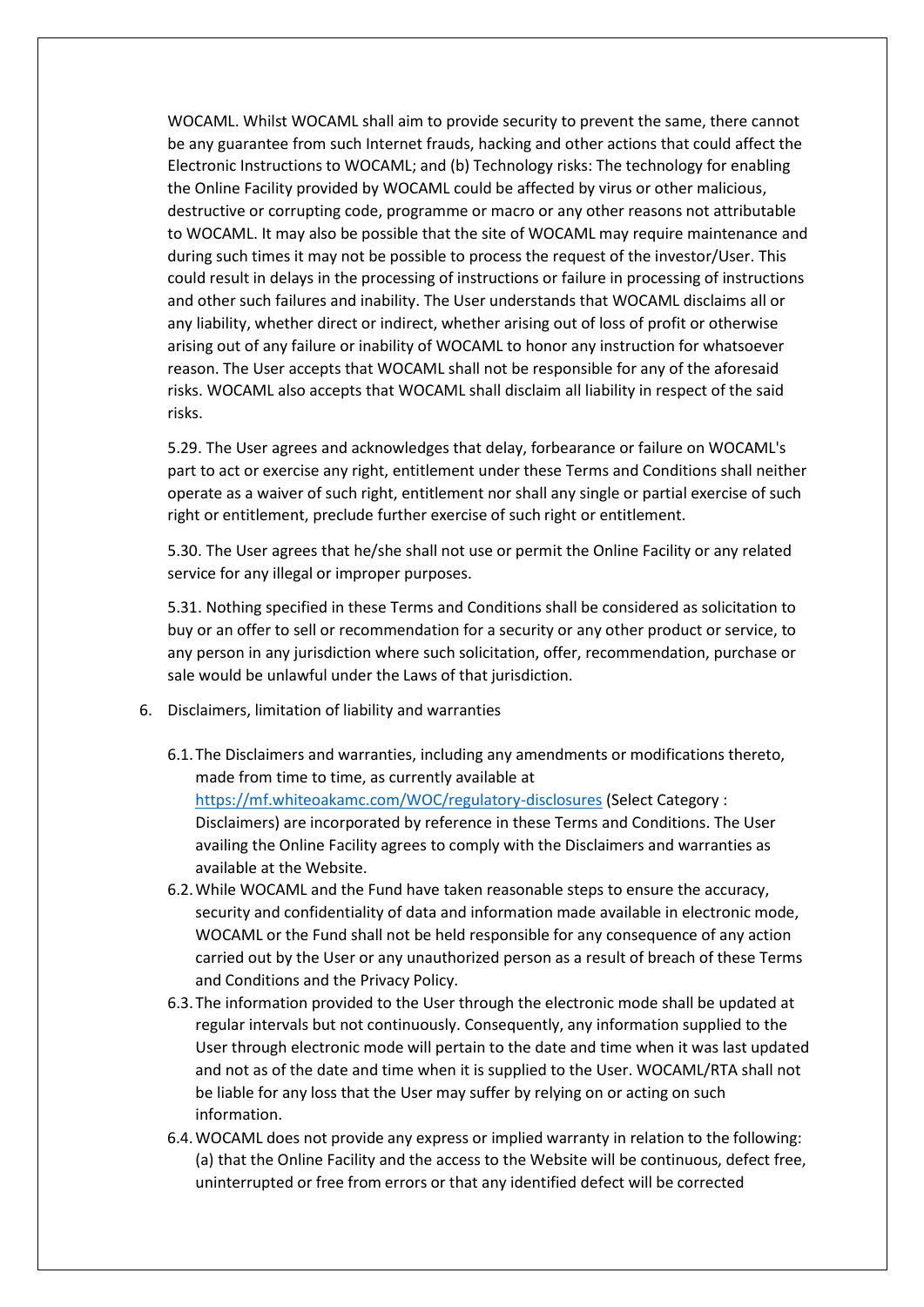instantaneously; (b) that the information on the Website will be updated continuously, or on a real time basis; (c) that the software, operating system and/or hardware installed by WOCAML for running the Online Facility are free from any virus or other malicious, destructive or corrupting code, program; 11 (d) that the services and Online Facility will be of a satisfactory quality or fitness at all times for the User; or (e) noninfringement of any third party rights.

- 6.5.The User warrants that the information furnished to WOCAML including data in the online application form, transaction form and all other documents submitted by him/her are true and correct. The User acknowledges that that the responsibility for the accuracy and veracity of information provided in the online application form solely rests with the User and WOCAML will not be responsible or liable for any loss, claims, liability that may arise on account of any incorrect and/or erroneous data/information supplied by the User in the online application form.
- 6.6.WOCAML, the Fund or Trustees to the Fund shall not be liable for any direct or indirect loss or damage or other consequences, suffered or incurred by the User or any third parties on account of: (a) disruption or non-availability of the Online Facility and/or one or more facilities/services through the Online Facility in the desired manner for reasons including but not limited to natural calamity, floods, fire and other natural disasters, legal restraints, periodic maintenance of servers, technical fault/error or virus, any failure of the service provider, failure in telecommunication network or any software or hardware systems, loss or corruption of data, mobile device failure or malfunctioning or any other reason beyond the control of WOCAML; (b) shortcomings or deficiencies in the software, operating system or hardware installed or used by the User to access the Website or avail the Online Facility; (c) incorrect, incomplete, erroneous, false or misleading information furnished by the User for availing the Online Facility; (d) any online transaction carried out in good faith by WOCAML based on Electronic Instructions of the User; (e) any unauthorized usage/unauthorized online transactions concluded by using the Online Facility; (f) any error, defect, failure or interruption in the provision of the Online Facility; (g) any negligence/mistake or misconduct by the User and/or for any breach or non compliance by the User of the provisions of the Offer Documents or any other instructions provided by WOCAML; (h) not carrying out any such Electronic Instructions where the WOCAML/RTA has reason to believe (which decision of WOCAML/RTA, the User shall not question or dispute) that the 12 Electronic Instructions given are not genuine or are otherwise improper, vague or raise a doubt; (i) carrying out a transaction after such reasonable verification as WOCAML/RTA may deem fit regarding the identity of the User; and (j) non-compliance with the Terms and Conditions.
- 6.7.The User agrees that WOCAML shall not be liable for any loss caused through a fall or decline in value of investments (including, without limitation, on account of delays during the process of verifying the User's identity in compliance with anti-money laundering regulations).
- 6.8.Where WOCAML / the Fund determines, discovers or finds, that the KYC requirements are incomplete, any other information furnished by the User is false, incomplete, misleading, incorrect, ambiguous, invalid, incomplete or erroneous, WOCAML/the Fund reserves the right to, at its sole discretion, reject the application, allotment of Units and refund the amount or in case Units have been allotted, freeze the folio or redeem the Units at applicable NAV without any liability or responsibility for any loss or damages suffered by the User. The User agrees that the decision of WOCAML in such a situation shall be final and binding on the User.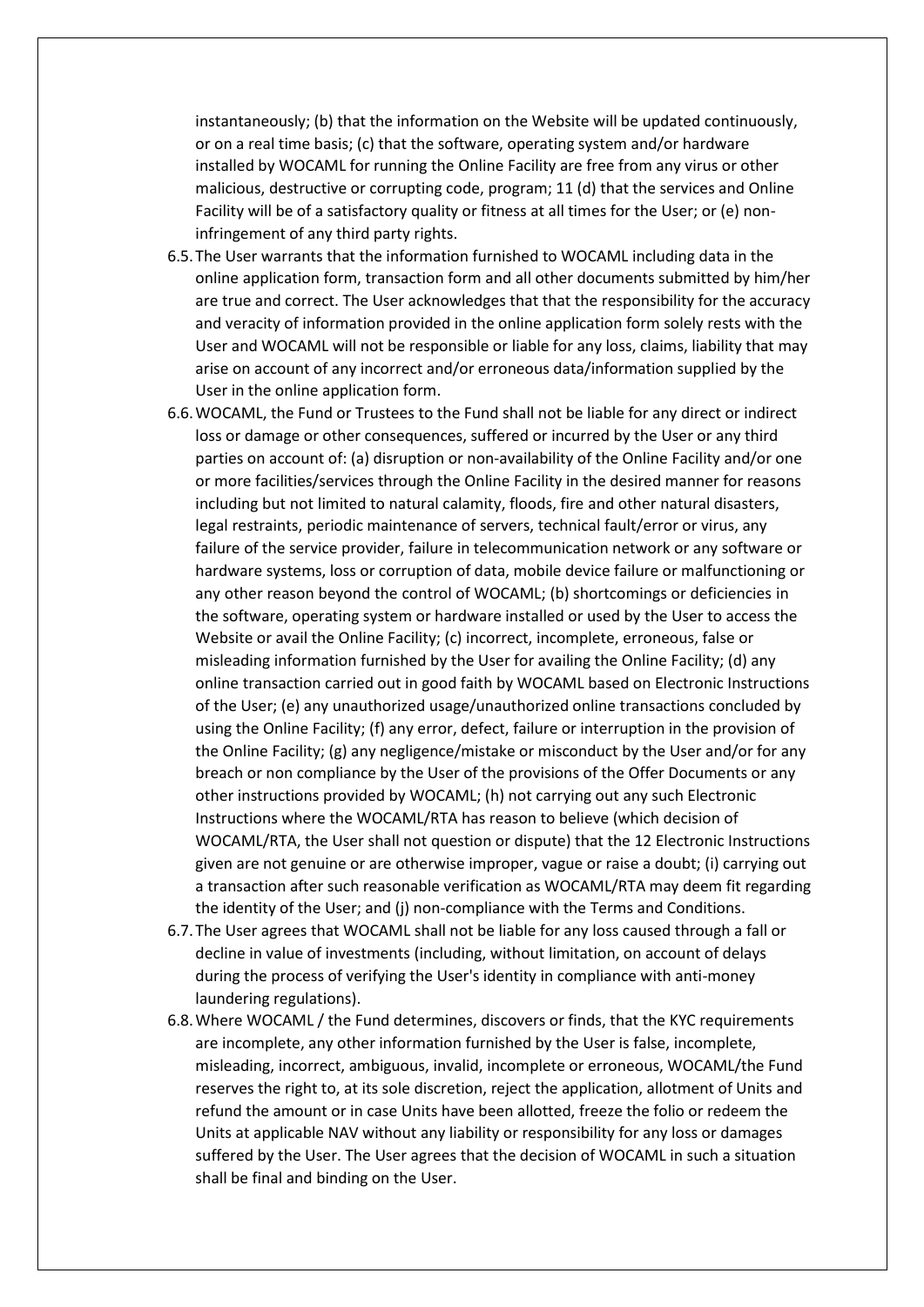- 6.9.The User agrees that WOCAML is also not liable for any indirect, special or consequential loss that the User might suffer (including direct or indirect loss of profit).
- 7. Liability

7.1. The User agrees that he/she shall be liable for the losses/consequences, arising from any unauthorized transactions through the Website, breach of conditions herein or by negligent actions such as the following: (a) keeping a written or electronic record of the password; (b) disclosing or failing to take all reasonable steps to prevent disclosure of the password to anyone and/or failing to advise WOCAML of such disclosure within reasonable time; (c) not advising WOCAML within a reasonable time about unauthorized access to or erroneous transactions in his account.

7.2. WOCAML shall under no circumstance be liable for any damages whatsoever whether such damages are direct, indirect, incidental, consequential and irrespective of whether any claim is based on loss of revenue, investment, production, goodwill, profit, interruption of business or any other loss or any character or nature whatsoever and whether sustained by the User or for any reason whatsoever.

8. Indemnity

WOCAML / RTA shall not take any liability or responsibility arising out of the unauthorised usage of the User ID or password or unauthorised transactions conducted by using the Online Facility. All Online Transactions conducted using the User ID and password shall be the sole responsibility of the User. The User shall indemnify WOCAML / RTA for all liabilities, losses, damages and expenses which they may sustain or incur directly or indirectly as a result of:

(a) providing the Online Facility, as available over internet, that would enable the User to give Electronic Instructions to WOCAML or by reasons of WOCAML, in good faith, taking or refusing to take any action on the Electronic Instructions received from the User;

(b) fraud or dishonesty relating to any transaction using the User ID and password;

(c) non-compliance with the Terms and Conditions set out herein;

(d) incorrect or erroneous information provided by the User whilst filling up the online application /transaction form;

(e) negligence or mistake or misconduct of the User;

(f) any information given out by the software system being inaccurate/incorrect;

(g) any online transaction that is carried out on the basis of Electronic Instructions given by unauthorised persons by gaining access to the User ID and password;

(h) any loss or damage incurred or suffered by the User due to any error, defect, failure or interruption in the provision of the Online Facility arising from or caused by any reason whatsoever including but not limited to computer systems of the User, any virus or malware or bugs in the computer systems of the User; and

(i) actions for which the User is liable as set out in Clause 7.1.

9. Notice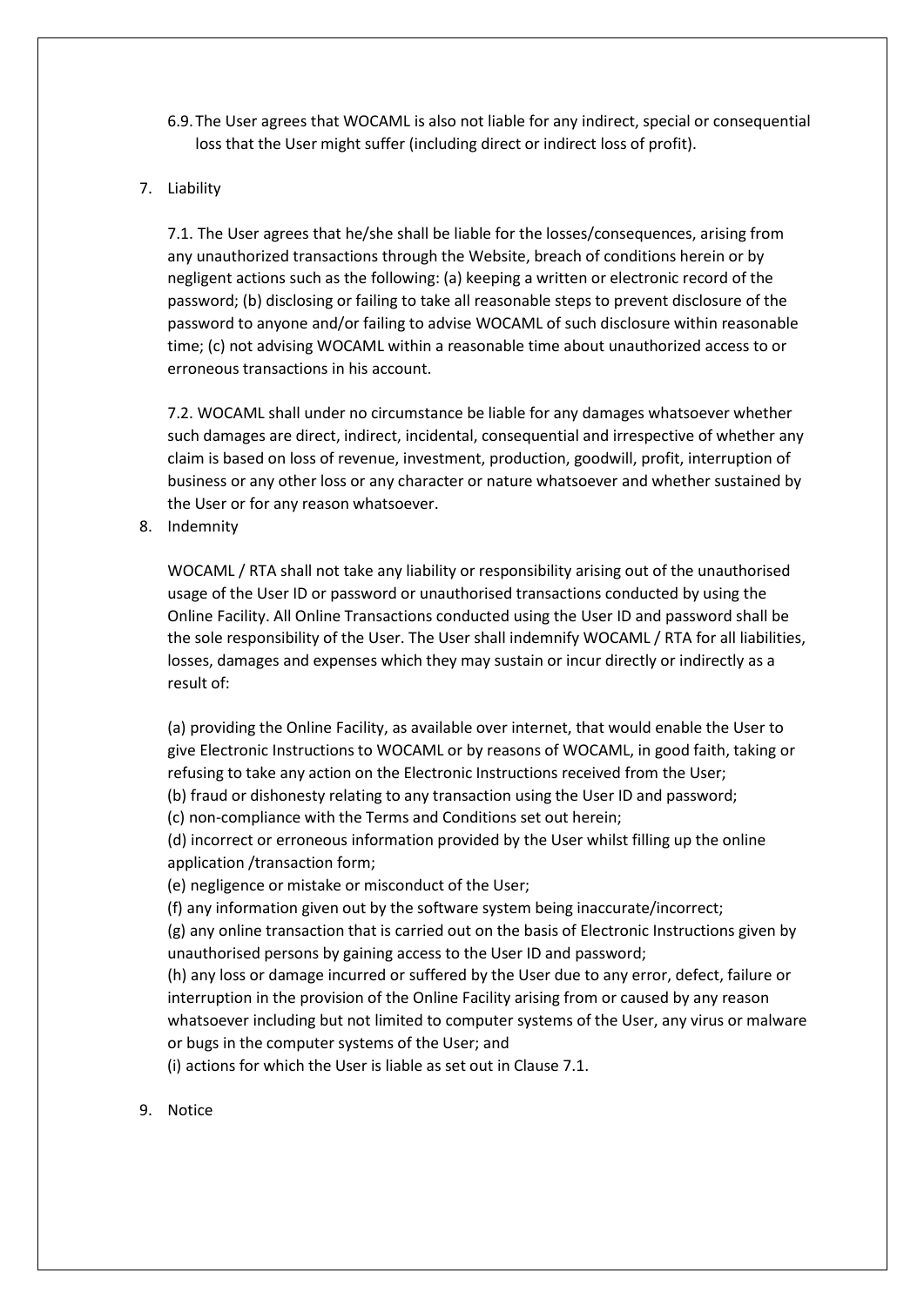9.1. Any notice, communication or documents required to be given by either party to the other under the terms of these Terms and Conditions, may be given by personal delivery, registered post, telex or by fax, or by other electronic medium , at the following addresses.

(a) WOCAML:

Address : WhiteOak Capital Asset Management Limited, 602B, 6th Floor, Indiabulls Finance Centre (IFC) 1&2, Senapati Bapat Marg, Elphinstone Road (West), Mumbai 400 013 Attention : Ms. Vasudha Shah Telephone : 1800-3000-3060

(b) User

At the contact details provided by the User and as recorded by/available with WOCAML through the Online Facility.

# 10. Termination

# 10.1. Termination by WOCAML

(a) WOCAML may disallow usage of the Online Facility, without liability, without prior notice on occurrence of any of the following events (i) non-compliance of the Terms and Conditions stated herein; (ii) death, insolvency, bankruptcy or liquidation of the User; (iii) any other cause arising out of the operation of law; or (iv) or such other reason as WOCAML deems fit and proper.

(b) WOCAML may, at its sole discretion, at any time suspend the User's right to deal with WOCAML through the Online Facility for such reason and for such time period as it may deem fit.

(c) WOCAML has the right to terminate this agreement with the User at any point of time by giving notice in writing or by communicating the same over email, to the User. In the event of termination for any reason whatsoever, WOCAML / the Fund shall be entitled to recover all outstanding charges and dues from the User, if any.

## 11. Property rights

11.1. All intellectual property rights in relation to any information, material, and document created, conceptualized or circulated by WOCAML vests with WOCAML. In this regard, please refer to Disclaimers page, currently available at

<https://mf.whiteoakamc.com/WOC/regulatory-disclosures> (Select Category : Disclaimers) or as may be amended from time to time.

11.2. The User acknowledges that the software and the underlying Online Facility as well as other internet related software(s) which are required for accessing the Online Facility are the legal property of WOCAML and the respective vendors. The permission given by WOCAML to access the Website or the Online Facility does not convey any proprietary or ownership rights in the above software. The User agrees that he/she shall not attempt to modify, translate, disassemble, decompile or reverse engineer the software relating to the underlying Online Facility or create any derivative product based on the software. The User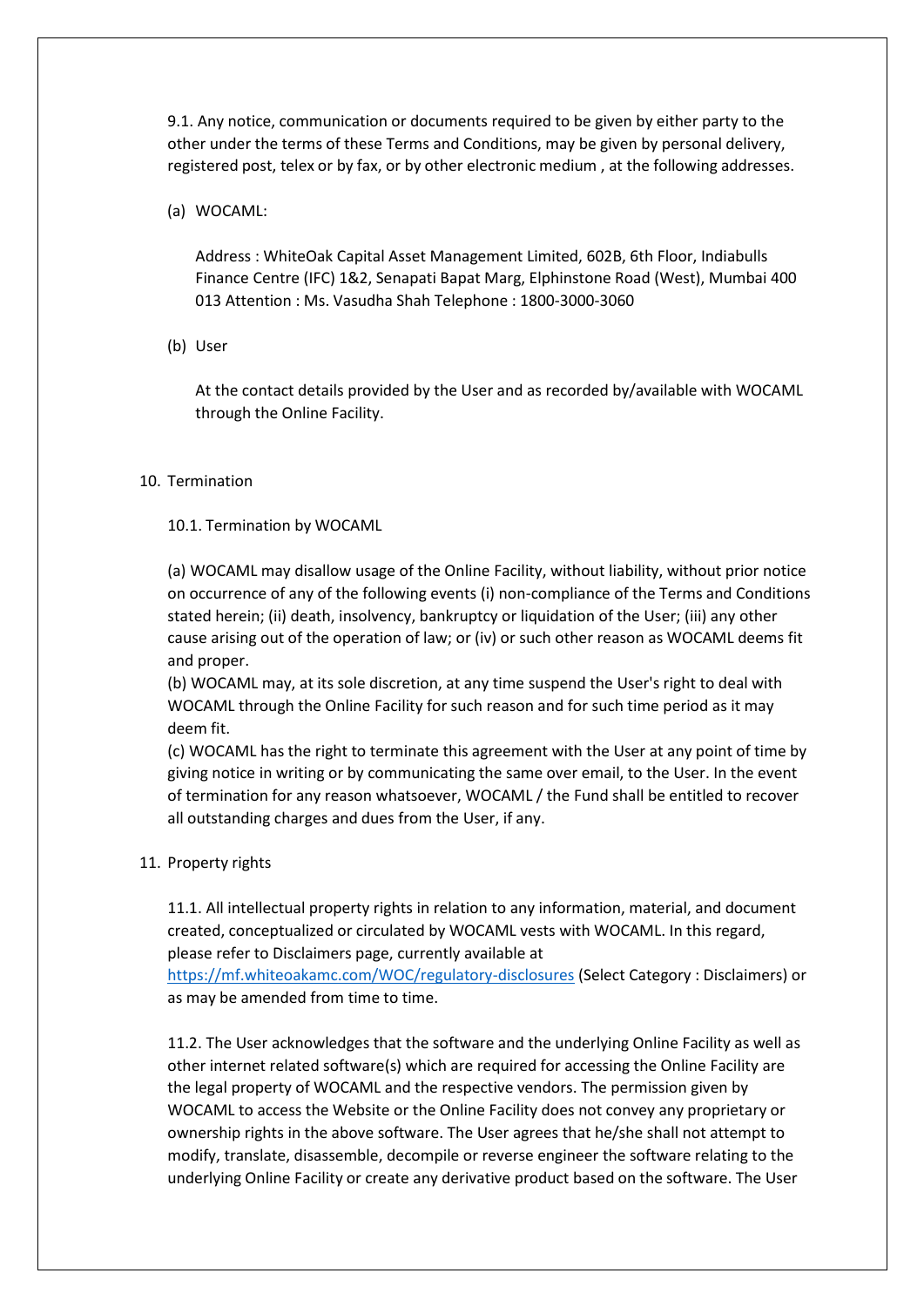further agrees not to use the name, logo or mark of the Fund or WOCAML (or any logo or mark similar thereto), and any related patent, trademarks and service marks applications, design rights, copyrights, and all or any similar or equivalent rights arising or subsisting in any country in the world.

## 12. Non-transferability

The grant of the Online Facility to the User is not transferrable or assignable under any circumstances and the User warrants that the Online Facility shall be only availed by him/her. The User agrees to not assign or delegate any right, interest, obligation arising out of or in relation to the use of Online Facility.

## 13. Governing law and dispute resolution

13.1 In case of a dispute arising out of these Terms and Conditions, the matter shall be settled by arbitration at Mumbai, India as per the provisions under the Arbitration and Conciliation Act, 1996. Arbitrator appointed by WOCAML or any other person nominated by WOCAML shall be the sole arbitrator and the language of arbitration shall be English. The User agrees that the decision / award of the sole arbitrator shall be final and binding.

13.2 These terms and conditions are governed by the Laws of India. WOCAML accepts no liability whatsoever, direct or indirect for non-compliance with laws of any foreign country other than the Laws of India.

## 14. Miscellaneous

- A. Refund Policy for Transactions done through State Bank of India
	- If the Customer leaves the WhiteOak Capital MF before they complete their service period, there shall be no entitlement to a refund of paid service fees.
	- Refunds, if applicable, at the discretion of the Management, will only be made to the Account linked to the Payment mode used for the original transaction. For the avoidance of doubt nothing in this Policy shall require the WhiteOak Capital MF to refund the Fees (or part thereof) unless such Fees (or part thereof) have previously been paid.

The Clause headings in these Terms and Conditions are only for the sake of convenience and do not effect the meaning of the relative Clause.

## 15. Confirmation

The User confirms that he/she has read these Terms and Conditions, along with the amendments, if any, and hereby agrees to abide and consent to the same. The User confirms and agrees that he/she shall at all times be bound by the Terms and Conditions andany modifications as notified on the Website. WOCAML shall not be required to give the User any notice or intimation regarding such changes or amendments to the Terms and Conditions.

### 16. Compliance with applicable Laws

Words and expressions not defined herein but defined in the Offer Documents the relevant scheme shall have the same meanings respectively assigned to them in such Offer Documents. These Terms and Conditions are subject to applicable Laws including but not limited to Securities and Exchange Board of India (Mutual Funds), Regulations, 1996 and circulars, guidelines / notification issued there under as amended from time to time and other laws, rules and regulations issued by the Government of India.